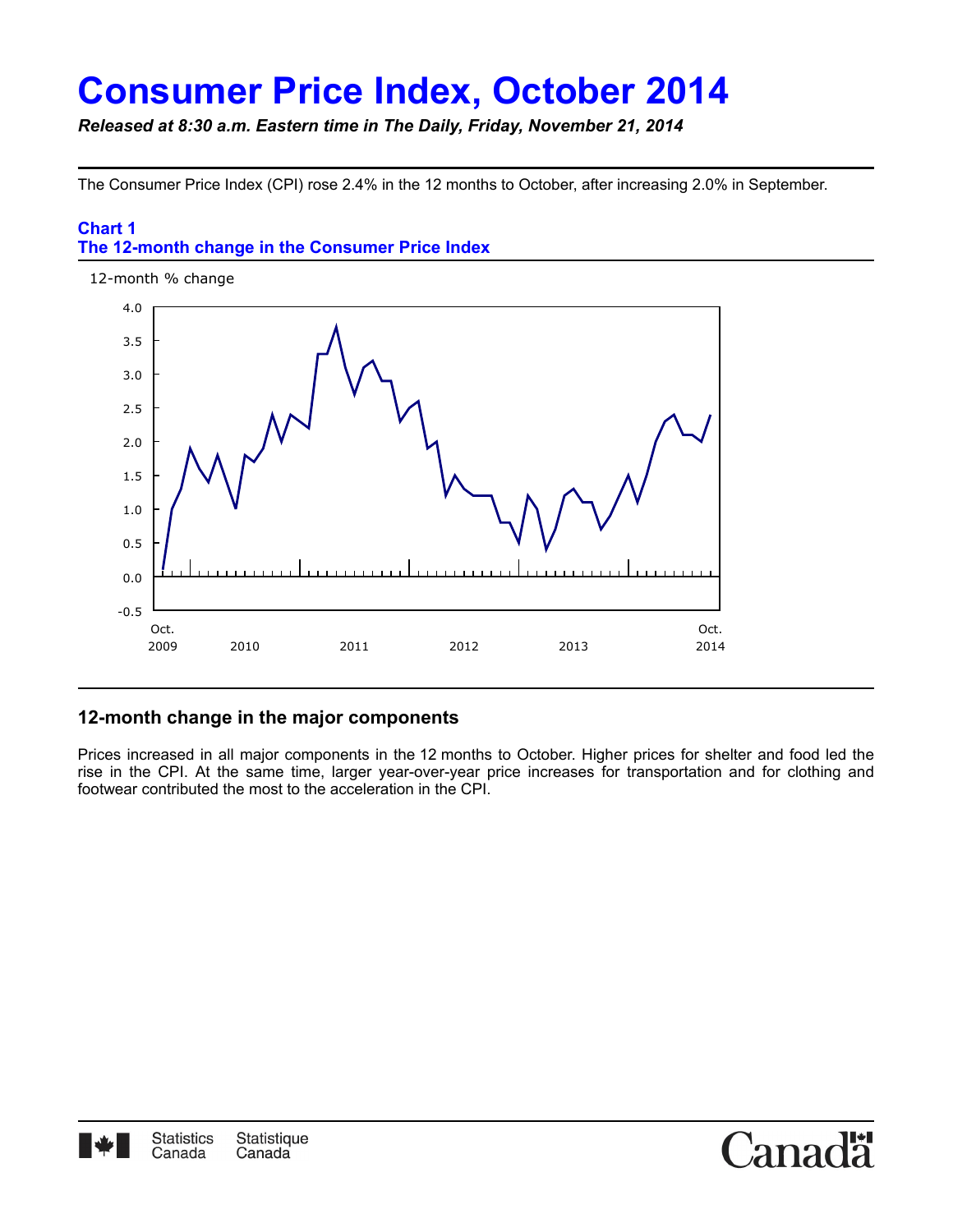



Shelter costs rose 2.8% in the 12 months to October, led by a 20.1% gain in natural gas prices. Consumers also paid more for electricity, homeowners' home and mortgage insurance as well as rent in October compared with the same month in 2013. Property taxes rose 2.2% on a year-over-year basis, while mortgage interest cost declined 0.2%.

Food prices were up 2.8% on a year-over-year basis in October. Prices for food purchased from stores rose 3.1%, led by meat prices, which increased 12.4% in the 12 months to October. The most recent data from the Industrial Product Price Index indicate that, as of September 2014, producer prices for meat products were up 14.5% year over year. Food purchased from restaurants cost 2.2% more in October compared with the same month a year earlier.

The transportation index increased 1.1% in the 12 months to October, after rising 0.5% in September. Despite posting four consecutive monthly decreases, gasoline prices were up 0.6% on a year-over-year basis in October, after falling 0.5% in September. Gasoline prices recorded a smaller monthly decline this October (-4.0%) compared with October 2013 (-5.1%). On a year-over-year basis, consumers also paid more for air transportation and for the purchase of passenger vehicles.

Prices for clothing and footwear advanced 3.1% year over year in October, after rising 2.0% the previous month. Fewer discounts were observed this October compared with the same month a year earlier.

## **12-month change in the provinces**

Consumer prices rose in all provinces in the 12 months to October, with Alberta posting the largest gain. Conversely, British Columbia recorded the smallest year-over-year increase.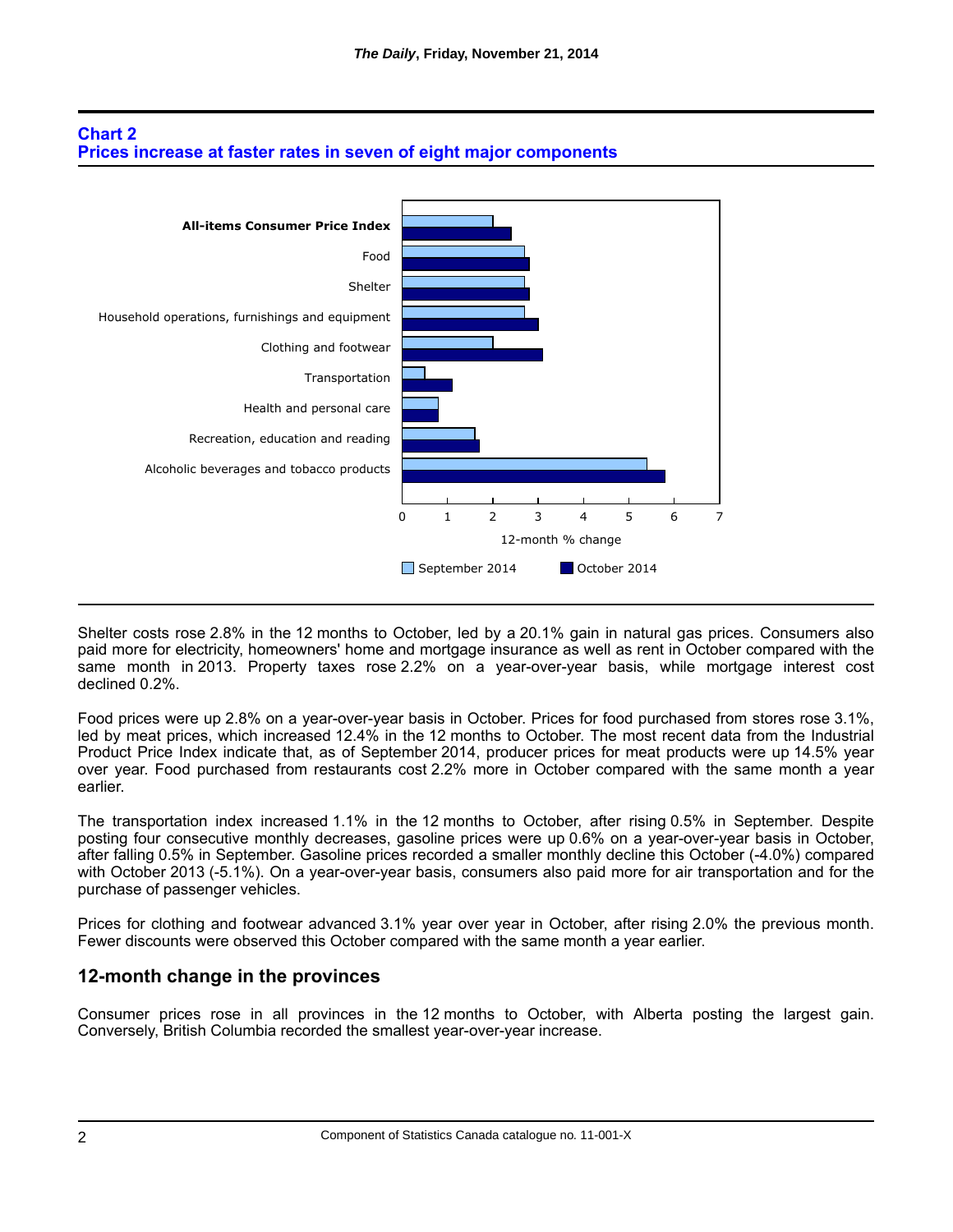



In Alberta, consumer prices rose 3.0% in the 12 months to October. Natural gas prices rose 30.7% on a year-over-year basis, the largest increase among the provinces. In addition, compared with Canada as a whole, Alberta posted larger increases in the indexes for homeowners' home and mortgage insurance and for gasoline.

Consumer prices in British Columbia rose 1.1% in October compared with the same month a year earlier. Clothing prices fell on a year-over-year basis in the province, while they rose at the national level.

#### **Seasonally adjusted monthly Consumer Price Index increases**

On a [seasonally adjusted monthly basis](http://www23.statcan.gc.ca:81/imdb/p2SV.pl?Function=getSurvey&SDDS=2301&lang=en&db=imdb&adm=8&dis=2), the CPI increased 0.1% in October, following a 0.2% rise in September.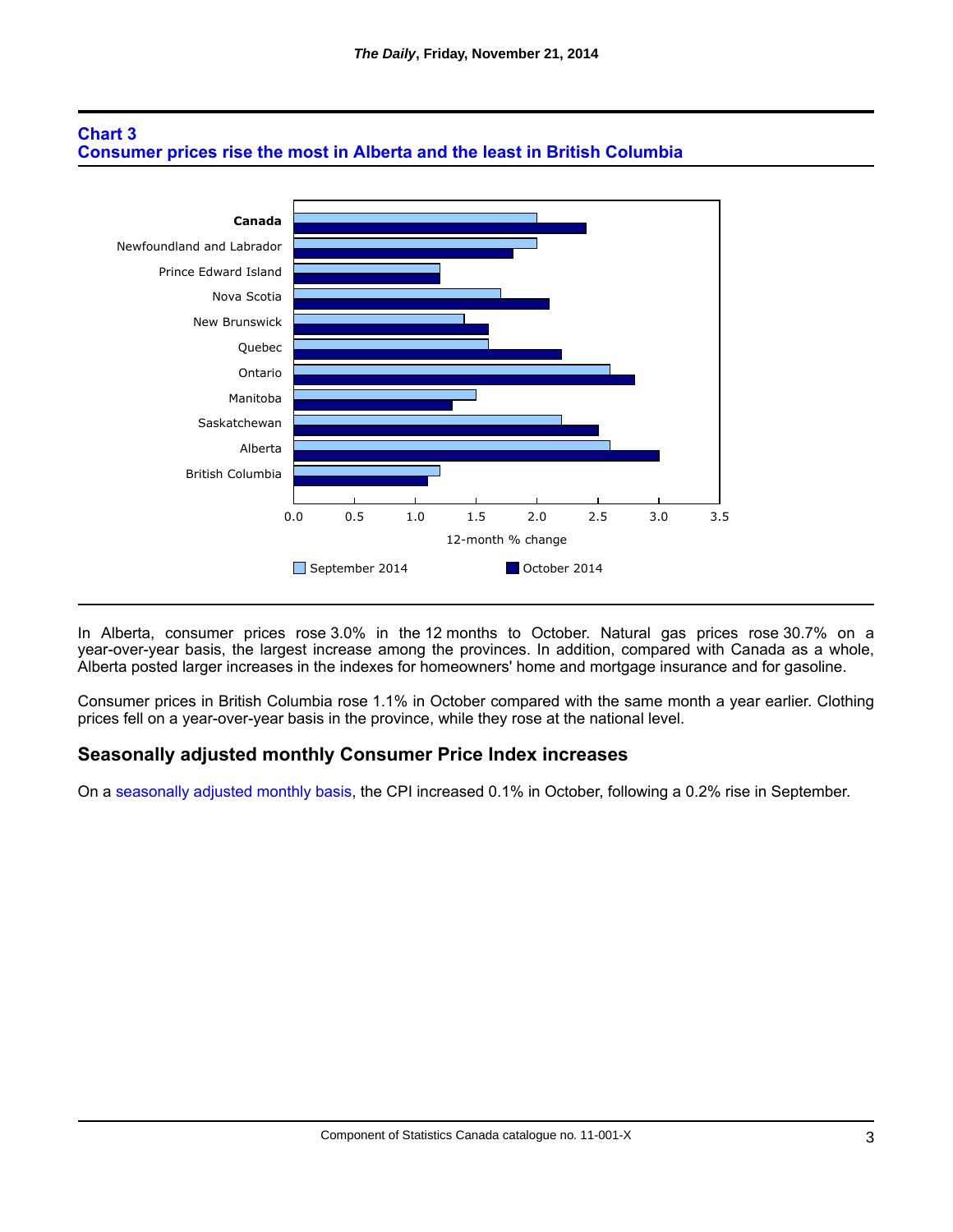



Of the eight major components, seven increased on a seasonally adjusted monthly basis in October. The seasonally adjusted index for alcoholic beverages and tobacco products (+0.5%) posted the largest monthly rise in October.

The clothing and footwear index rose 0.3% on a seasonally adjusted monthly basis. Before seasonal adjustment, prices for clothing and footwear increased 1.4%, as October typically marks the introduction of fall and winter apparel.

On a seasonally adjusted basis, the health and personal care index was the lone major component to decline in October.

#### **Bank of Canada's core index**

The [Bank of Canada's core index](http://www.statcan.gc.ca/pub/62-001-x/2014010/technote-notetech2-eng.htm) rose 2.3% in the 12 months to October, after increasing 2.1% in September.

The seasonally adjusted core index increased 0.2% on a monthly basis in October, matching the gains in September and August.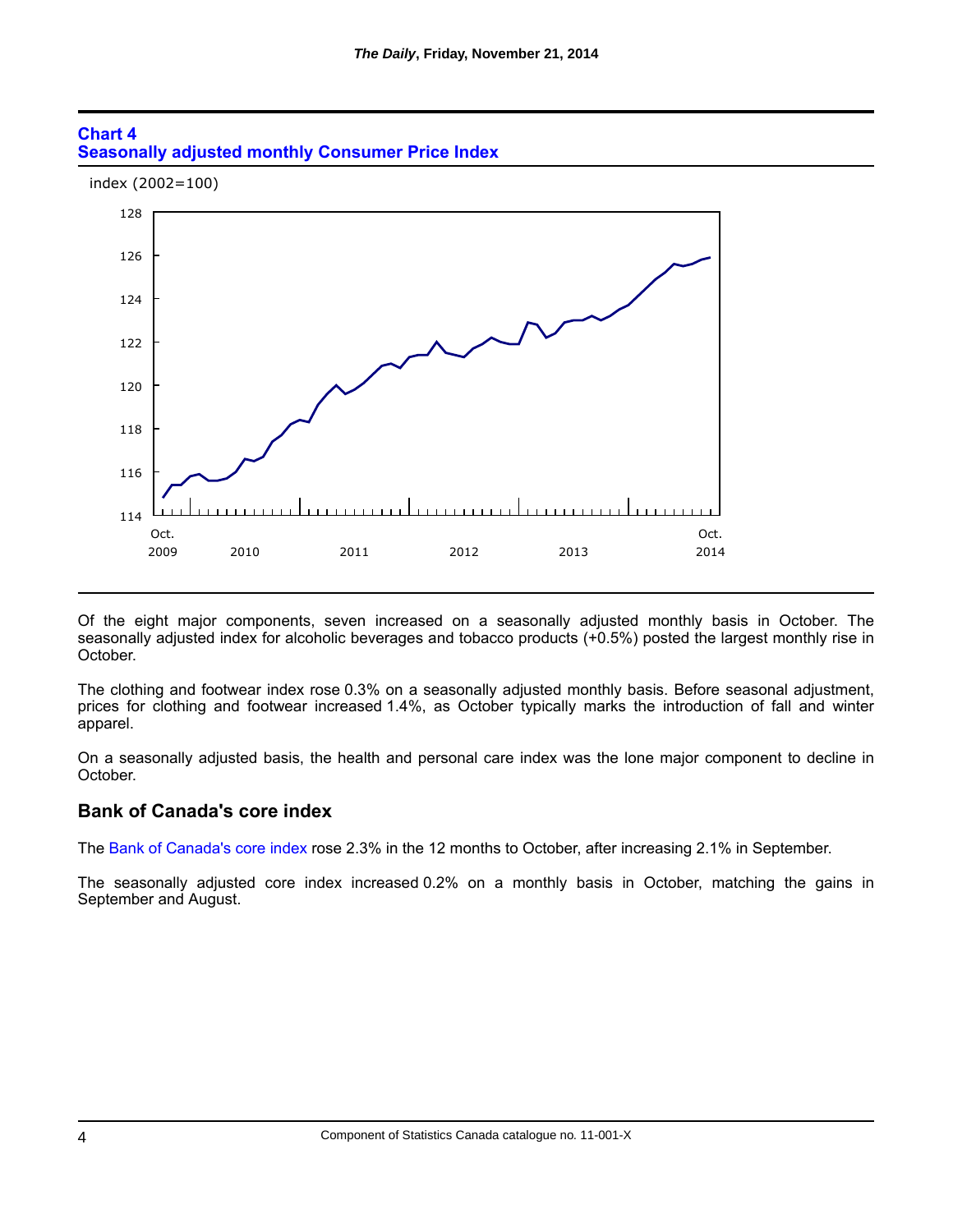#### *Note to readers*

*A [video](https://www.youtube.com/watch?v=qfKmJe3CK6E) providing an overview of the Consumer Price Index (CPI) is available on Statistics Canada's YouTube channel.*

*A seasonally adjusted series is one from which seasonal movements have been eliminated. Users employing CPI data for indexation [purposes are advised to use the unadjusted indexes. For more information on seasonal adjustment, see](http://www.statcan.gc.ca/dai-quo/btd-add/btd-add-eng.htm) Seasonally adjusted data – Frequently asked questions.*

*The Bank of Canada's core index excludes eight of the CPI's most volatile components (fruit, fruit preparations and nuts; vegetables and vegetable preparations; mortgage interest cost; natural gas; fuel oil and other fuels; gasoline; inter-city transportation; and tobacco products and smokers' supplies) as well as the effects of changes in indirect taxes on the remaining components.*

*With this release, data on inter-city indexes of price differentials of consumer goods and services, appearing in CANSIM table [326-0015](http://www5.statcan.gc.ca/cansim/a26?id=3260015&pattern=&p2=50&p1=1&tabMode=dataTable&stByVal=1&paSer=&csid=&retrLang=eng&lang=eng), have been updated to October 2013.*

#### **Table 1 Consumer Price Index, major components and special aggregates, Canada – Not seasonally adjusted**

|                                                                      | Relative<br>importance <sup>1</sup> | October<br>2013 | September<br>2014 | October<br>2014 | September to<br>October 2014 | October 2013<br>to October<br>2014 |
|----------------------------------------------------------------------|-------------------------------------|-----------------|-------------------|-----------------|------------------------------|------------------------------------|
|                                                                      | %                                   |                 | $(2002=100)$      |                 | % change                     |                                    |
| <b>All-items Consumer Price Index</b>                                |                                     |                 |                   |                 |                              |                                    |
| (CPI)                                                                | $100.00^2$                          | 123.0           | 125.8             | 125.9           | 0.1                          | 2.4                                |
| Food                                                                 | 16.60                               | 131.7           | 135.5             | 135.4           | $-0.1$                       | 2.8                                |
| Shelter                                                              | 26.26                               | 129.2           | 132.5             | 132.8           | 0.2                          | 2.8                                |
| Household operations, furnishings                                    |                                     |                 |                   |                 |                              |                                    |
| and equipment                                                        | 12.66                               | 114.7           | 117.6             | 118.1           | 0.4                          | 3.0                                |
| Clothing and footwear                                                | 5.82                                | 94.0            | 95.6              | 96.9            | 1.4                          | 3.1                                |
| Transportation                                                       | 19.98                               | 128.5           | 130.0             | 129.9           | $-0.1$                       | 1.1                                |
| Health and personal care                                             | 4.93                                | 117.9           | 119.3             | 118.8           | $-0.4$                       | 0.8                                |
| Recreation, education and reading<br>Alcoholic beverages and tobacco | 10.96                               | 106.9           | 109.6             | 108.7           | $-0.8$                       | 1.7                                |
| products                                                             | 2.79                                | 141.0           | 148.5             | 149.2           | 0.5                          | 5.8                                |
| <b>Special aggregates</b>                                            |                                     |                 |                   |                 |                              |                                    |
| Core $CPI3$                                                          | 84.91                               | 121.6           | 124.0             | 124.4           | 0.3                          | 2.3                                |
| All-items CPI excluding energy                                       | 91.44                               | 120.3           | 122.6             | 122.9           | 0.2                          | 2.2                                |
| Energy <sup>4</sup>                                                  | 8.56                                | 157.0           | 167.4             | 163.6           | $-2.3$                       | 4.2                                |
| Gasoline                                                             | 4.62                                | 178.6           | 187.2             | 179.7           | $-4.0$                       | 0.6                                |
| All-items CPI excluding food and                                     |                                     |                 |                   |                 |                              |                                    |
| energy                                                               | 74.85                               | 117.8           | 119.7             | 120.2           | 0.4                          | 2.0                                |
| Goods                                                                | 48.18                               | 114.3           | 116.9             | 116.9           | 0.0                          | 2.3                                |
| Services                                                             | 51.82                               | 131.8           | 134.8             | 134.9           | 0.1                          | 2.4                                |

1. 2011 CPI basket weights at January 2013 prices, Canada, effective February 2013. Detailed weights are available under the Documentation section of Survey **[2301](http://www.statcan.gc.ca/imdb-bmdi/2301-eng.htm)**.

2. Figures may not add up to 100% as a result of rounding.

3. The Bank of Canada's core index excludes eight of the CPI's most volatile components (fruit, fruit preparations and nuts; vegetables and vegetable preparations; mortgage interest cost; natural gas; fuel oil and other fuels; gasoline; inter-city transportation; and tobacco products and smokers' supplies) as well as the effects of changes in indirect taxes on the remaining components. For additional information on the core CPI, consult the **[Bank of Canada's website](http://www.bankofcanada.ca/rates/indicators/key-variables/inflation-control-target/)**.

4. The special aggregate "energy" includes: electricity; natural gas; fuel oil and other fuels; gasoline; and fuel, parts and supplies for recreational vehicles.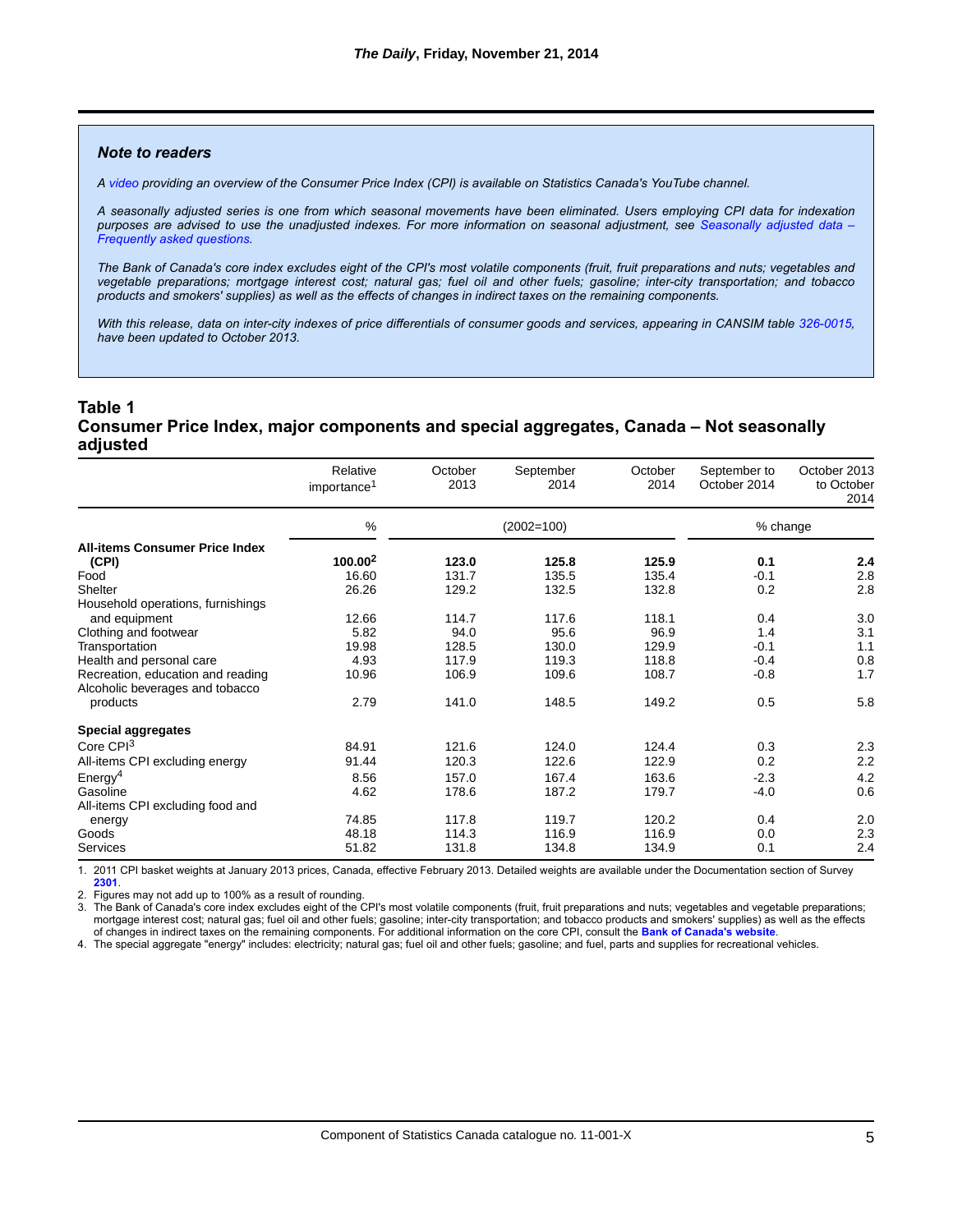### **Table 2 Consumer Price Index for the provinces and for Whitehorse, Yellowknife and Iqaluit – Not seasonally adjusted**

|                             | Relative<br>importance <sup>1</sup> | October<br>2013 | September<br>2014 | October<br>2014 | September to<br>October 2014 | October 2013<br>to October<br>2014 |
|-----------------------------|-------------------------------------|-----------------|-------------------|-----------------|------------------------------|------------------------------------|
|                             | %                                   | $(2002=100)$    |                   |                 | % change                     |                                    |
| Canada                      | $100.00^2$                          | 123.0           | 125.8             | 125.9           | 0.1                          | 2.4                                |
| Newfoundland and Labrador   | 1.36                                | 126.7           | 129.1             | 129.0           | $-0.1$                       | 1.8                                |
| <b>Prince Edward Island</b> | 0.36                                | 129.0           | 130.5             | 130.5           | 0.0                          | 1.2                                |
| Nova Scotia                 | 2.59                                | 126.7           | 129.5             | 129.4           | $-0.1$                       | 2.1                                |
| New Brunswick               | 1.96                                | 123.5           | 125.2             | 125.5           | 0.2                          | 1.6                                |
| Quebec                      | 22.04                               | 121.6           | 123.9             | 124.3           | 0.3                          | 2.2                                |
| Ontario                     | 39.05                               | 123.3           | 126.7             | 126.8           | 0.1                          | 2.8                                |
| Manitoba                    | 3.16                                | 124.0           | 125.8             | 125.6           | $-0.2$                       | 1.3                                |
| Saskatchewan                | 2.94                                | 126.7           | 129.2             | 129.9           | 0.5                          | 2.5                                |
| Alberta                     | 12.32                               | 129.3           | 132.9             | 133.2           | 0.2                          | 3.0                                |
| <b>British Columbia</b>     | 14.05                               | 117.7           | 119.5             | 119.0           | $-0.4$                       | 1.1                                |
| Whitehorse                  | 0.08                                | 123.6           | 124.9             | 124.3           | $-0.5$                       | 0.6                                |
| Yellowknife                 | 0.07                                | 126.4           | 128.7             | 129.0           | 0.2                          | 2.1                                |
| Igaluit (Dec. 2002=100)     | 0.02                                | 116.6           | 118.8             | 118.4           | $-0.3$                       | 1.5                                |

1. 2011 Consumer Price Index basket weights at January 2013 prices, effective February 2013. Detailed weights are available under the Documentation section of Survey **[2301](http://www.statcan.gc.ca/imdb-bmdi/2301-eng.htm)**.

2. Figures may not add up to 100% as a result of rounding.

#### **Table 3 Consumer Price Index, major components and special aggregates – Seasonally adjusted1**

|                                                      | August<br>2014 | September<br>2014 | October<br>2014 | August to<br>September 2014 | September to<br>October 2014 |
|------------------------------------------------------|----------------|-------------------|-----------------|-----------------------------|------------------------------|
|                                                      | $(2002=100)$   |                   |                 | % change                    |                              |
| All-items Consumer Price Index (CPI)                 | 125.6          | 125.8             | 125.9           | 0.2                         | 0.1                          |
| Food                                                 | 135.4          | 136.3             | 136.4           | 0.7                         | 0.1                          |
| Shelter                                              | 132.4          | 132.5             | 132.8           | 0.1                         | 0.2                          |
| Household operations, furnishings and                |                |                   |                 |                             |                              |
| equipment                                            | 117.8          | 117.5             | 117.8           | $-0.3$                      | 0.3                          |
| Clothing and footwear                                | 93.2           | 93.8              | 94.1            | 0.6                         | 0.3                          |
| Transportation                                       | 131.2          | 130.5             | 130.9           | $-0.5$                      | 0.3                          |
| Health and personal care                             | 119.2          | 119.2             | 119.1           | 0.0                         | $-0.1$                       |
| Recreation, education and reading                    | 107.8          | 107.9             | 108.1           | 0.1                         | 0.2                          |
| Alcoholic beverages and tobacco                      |                |                   |                 |                             |                              |
| products                                             | 148.4          | 148.5             | 149.2           | 0.1                         | 0.5                          |
| <b>Special aggregates</b>                            |                |                   |                 |                             |                              |
| Core $CPI2$                                          | 123.6          | 123.8             | 124.1           | 0.2                         | 0.2                          |
| All-items CPI excluding food and energy <sup>3</sup> | 119.5          | 119.6             | 119.8           | 0.1                         | 0.2                          |

1. A seasonally adjusted series is one from which seasonal movements have been eliminated. Each month, the previous month's seasonally adjusted index is subject to revision. On an annual basis, the seasonally adjusted values for the last three years are revised with the January data release. Users employing CPI data for indexation purposes are advised to use the unadjusted indexes. For more information on the availability and uses of seasonally adjusted CPI data, please see the Definitions, data sources and methods section of Survey **[2301](http://www.statcan.gc.ca/imdb-bmdi/2301-eng.htm)**.

2. The Bank of Canada's core index excludes eight of the CPI's most volatile components (fruit, fruit preparations and nuts; vegetables and vegetable preparations; mortgage interest cost; natural gas; fuel oil and other fuels; gasoline; inter-city transportation; and tobacco products and smokers' supplies) as well as the effects of changes in indirect taxes on the remaining components. For additional information on the core CPI, please consult the **[Bank of Canada's website](http://www.bankofcanada.ca/rates/indicators/key-variables/inflation-control-target/)**.

3. The special aggregate "energy" includes: electricity; natural gas; fuel oil and other fuels; gasoline; and fuel, parts and supplies for recreational vehicles.